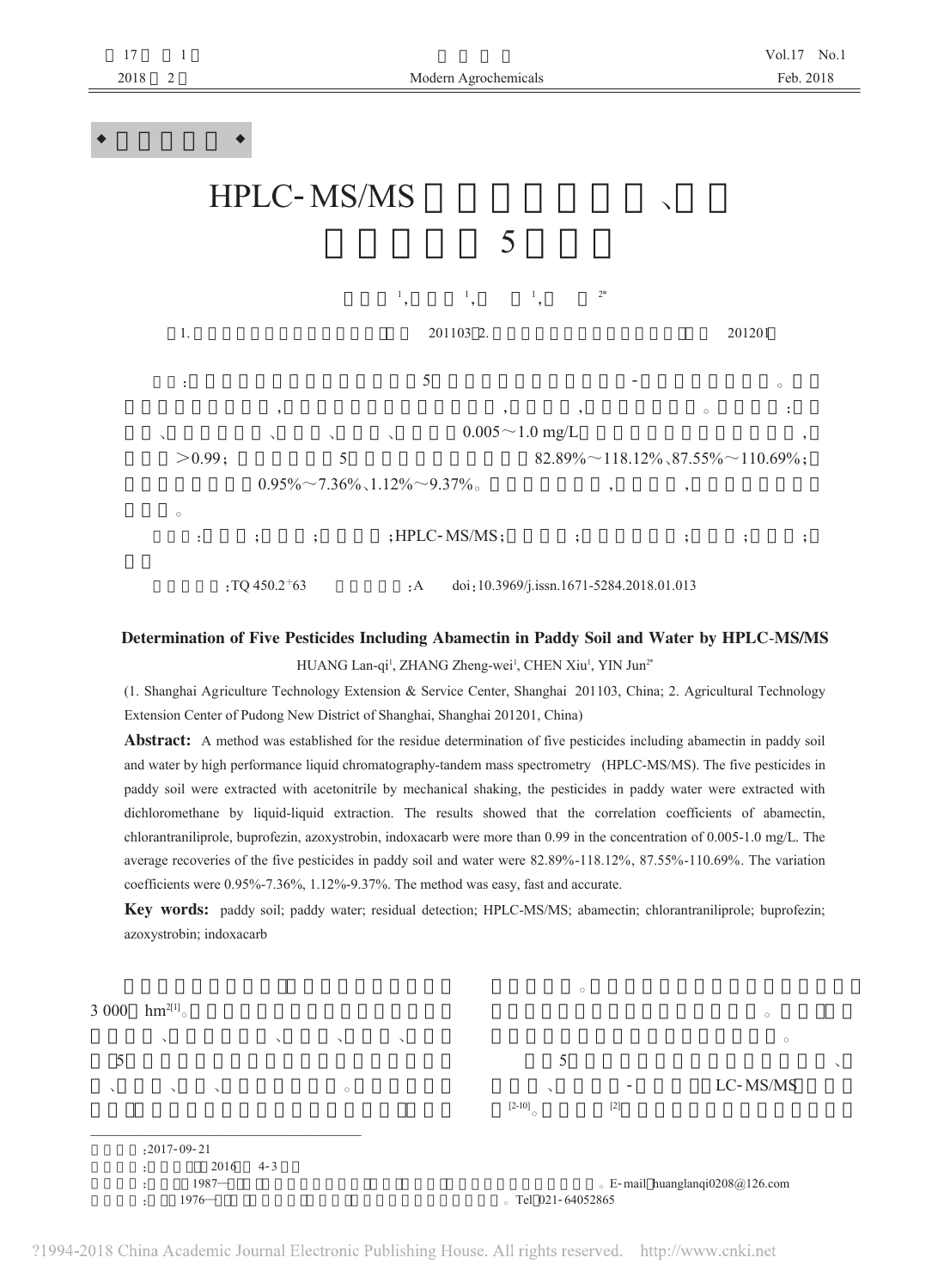| $\left[ 3\right]$<br>$5\:\rm{mL}$<br>$\circ$<br>$\circ$<br>$\left[4\right]$<br>$2\ \mathrm{mL}$<br>0.22<br>$\circ$<br>$\mu$ m<br>$\circ$<br>$C_{18}$<br>$\,1$<br>UPLC-MS/MS<br>$\circ$<br>5<br>$/\rm{V}$<br>$/{\rm V}$<br>(m/z)<br>(m/z)<br>$751.5*$<br>$42\,$<br>200<br>$^+$<br>1 <sub>h</sub><br>895.4<br>$\circ$<br>449.2<br>200<br>54<br>$^{+}$<br>$17\,$<br>$453.0*$<br>120<br>$\! + \!\!\!\!$<br>484.0<br>$[2-4]$<br>286.0<br>120<br>23<br>$\circ$<br>$\! + \!$<br>372.0*<br>$10\,$<br>120<br>$\! + \!\!\!\!$<br>404.1<br>344.0<br>120<br>15<br>$\! + \!\!\!\!$<br>$\circ$<br>$201.1^\ast$<br>15<br>120<br>$\! + \!\!\!\!$<br>306.2<br>116.1<br>120<br>10<br>$\! + \!\!\!\!$<br>$249.0*$<br>120<br>15<br>$^+$<br>528.0<br>218.0<br>120<br>$20\,$<br>$^+$<br>×<br>$_{\circ}$<br>$\circ$<br>$\sqrt{2}$<br>1.1<br>2.1<br>Agilent 6460<br>5<br>$10$ mg<br>Agilent<br>SHA-C<br>$0.01$ mg<br>$10\text{ }\mathrm{mL}$<br>1 000 mg/L<br>$\circ$<br>$\mathbf{v}$<br>$\circ$<br>99%<br>$\checkmark$<br>$0.005 \sim 1.0$ mg/L<br>$\circ$<br>$\circ$<br>1.2<br>1.2.1<br>$\circ$<br>$0.005 \sim 1.0$ mg/L<br>Poroshell 120 EC-C <sub>18</sub> 3.0 mm $\times$ 100<br>$30^{\circ}$ C<br>$\sqrt{5}$<br>$2.0 \mu L$<br>mm $2.7 \mu m$<br>$2\,$ $_\circ$ $\,$ $5\,$<br>$0.01$ mg/L<br>0.4<br>$\mathbf{A}$<br>0.1%<br>$\mathbf B$<br>$\mathbf{1}$<br>mL/min <sub>o</sub><br>$0 \sim 1$ min 5%B $1 \sim 5$ min<br>$\circ$<br>$5\% \sim 50\% B$ 5 $\sim$ 10 min 50% $\sim$ 95% B 10 $\sim$ 15 min<br>2 <sub>5</sub><br>$95\%B_{\circ}$<br>/min<br>1.2.2<br>11.79<br>0.9998<br>$y=4$ 387.3 $x-32.19$<br><b>ESI</b><br>8.82<br>$y=35724.0 x+418.55$<br>0.9979<br>8.97<br>$y=1.0\times10^6 x+5298.10$<br>0.9993<br><b>MRM</b><br>$2 \mu L$<br>10.85<br>$y=2.0\times10^6 x+3329$<br>0.9969<br>300°C<br>7 mL/min<br>0.28<br>10.50<br>0.9999<br>$y=14939.0 x-84.78$<br>350°C<br>MPa<br>11 mL/min<br>10.848 min<br>1 <sub>o</sub><br>8.966 min<br>1.2.3<br>8.818 min<br>11.794 min<br>$100$ mL<br>20<br>10 <sub>g</sub><br>$1\,$ h<br>10.504 min<br>3 min<br>$\circ$<br>$50\:\rm{mL}$<br>$30$ mL $\backsim$ 10 mL $\backsim$<br>$1 \quad 5$ |              |  | $10\:\rm{mL}$ | $\mathfrak{Z}$<br>$\circ$ |  |  |
|------------------------------------------------------------------------------------------------------------------------------------------------------------------------------------------------------------------------------------------------------------------------------------------------------------------------------------------------------------------------------------------------------------------------------------------------------------------------------------------------------------------------------------------------------------------------------------------------------------------------------------------------------------------------------------------------------------------------------------------------------------------------------------------------------------------------------------------------------------------------------------------------------------------------------------------------------------------------------------------------------------------------------------------------------------------------------------------------------------------------------------------------------------------------------------------------------------------------------------------------------------------------------------------------------------------------------------------------------------------------------------------------------------------------------------------------------------------------------------------------------------------------------------------------------------------------------------------------------------------------------------------------------------------------------------------------------------------------------------------------------------------------------------------------------------------------------------------------------------------------------------------------------------------------------------------------------------------------------------------------------------------------------------------------------------------------------------------------------------------------|--------------|--|---------------|---------------------------|--|--|
|                                                                                                                                                                                                                                                                                                                                                                                                                                                                                                                                                                                                                                                                                                                                                                                                                                                                                                                                                                                                                                                                                                                                                                                                                                                                                                                                                                                                                                                                                                                                                                                                                                                                                                                                                                                                                                                                                                                                                                                                                                                                                                                        |              |  |               |                           |  |  |
|                                                                                                                                                                                                                                                                                                                                                                                                                                                                                                                                                                                                                                                                                                                                                                                                                                                                                                                                                                                                                                                                                                                                                                                                                                                                                                                                                                                                                                                                                                                                                                                                                                                                                                                                                                                                                                                                                                                                                                                                                                                                                                                        |              |  |               |                           |  |  |
|                                                                                                                                                                                                                                                                                                                                                                                                                                                                                                                                                                                                                                                                                                                                                                                                                                                                                                                                                                                                                                                                                                                                                                                                                                                                                                                                                                                                                                                                                                                                                                                                                                                                                                                                                                                                                                                                                                                                                                                                                                                                                                                        |              |  |               |                           |  |  |
|                                                                                                                                                                                                                                                                                                                                                                                                                                                                                                                                                                                                                                                                                                                                                                                                                                                                                                                                                                                                                                                                                                                                                                                                                                                                                                                                                                                                                                                                                                                                                                                                                                                                                                                                                                                                                                                                                                                                                                                                                                                                                                                        |              |  |               |                           |  |  |
|                                                                                                                                                                                                                                                                                                                                                                                                                                                                                                                                                                                                                                                                                                                                                                                                                                                                                                                                                                                                                                                                                                                                                                                                                                                                                                                                                                                                                                                                                                                                                                                                                                                                                                                                                                                                                                                                                                                                                                                                                                                                                                                        |              |  |               |                           |  |  |
|                                                                                                                                                                                                                                                                                                                                                                                                                                                                                                                                                                                                                                                                                                                                                                                                                                                                                                                                                                                                                                                                                                                                                                                                                                                                                                                                                                                                                                                                                                                                                                                                                                                                                                                                                                                                                                                                                                                                                                                                                                                                                                                        |              |  |               |                           |  |  |
|                                                                                                                                                                                                                                                                                                                                                                                                                                                                                                                                                                                                                                                                                                                                                                                                                                                                                                                                                                                                                                                                                                                                                                                                                                                                                                                                                                                                                                                                                                                                                                                                                                                                                                                                                                                                                                                                                                                                                                                                                                                                                                                        |              |  |               |                           |  |  |
|                                                                                                                                                                                                                                                                                                                                                                                                                                                                                                                                                                                                                                                                                                                                                                                                                                                                                                                                                                                                                                                                                                                                                                                                                                                                                                                                                                                                                                                                                                                                                                                                                                                                                                                                                                                                                                                                                                                                                                                                                                                                                                                        |              |  |               |                           |  |  |
|                                                                                                                                                                                                                                                                                                                                                                                                                                                                                                                                                                                                                                                                                                                                                                                                                                                                                                                                                                                                                                                                                                                                                                                                                                                                                                                                                                                                                                                                                                                                                                                                                                                                                                                                                                                                                                                                                                                                                                                                                                                                                                                        |              |  |               |                           |  |  |
|                                                                                                                                                                                                                                                                                                                                                                                                                                                                                                                                                                                                                                                                                                                                                                                                                                                                                                                                                                                                                                                                                                                                                                                                                                                                                                                                                                                                                                                                                                                                                                                                                                                                                                                                                                                                                                                                                                                                                                                                                                                                                                                        |              |  |               |                           |  |  |
|                                                                                                                                                                                                                                                                                                                                                                                                                                                                                                                                                                                                                                                                                                                                                                                                                                                                                                                                                                                                                                                                                                                                                                                                                                                                                                                                                                                                                                                                                                                                                                                                                                                                                                                                                                                                                                                                                                                                                                                                                                                                                                                        |              |  |               |                           |  |  |
|                                                                                                                                                                                                                                                                                                                                                                                                                                                                                                                                                                                                                                                                                                                                                                                                                                                                                                                                                                                                                                                                                                                                                                                                                                                                                                                                                                                                                                                                                                                                                                                                                                                                                                                                                                                                                                                                                                                                                                                                                                                                                                                        |              |  |               |                           |  |  |
|                                                                                                                                                                                                                                                                                                                                                                                                                                                                                                                                                                                                                                                                                                                                                                                                                                                                                                                                                                                                                                                                                                                                                                                                                                                                                                                                                                                                                                                                                                                                                                                                                                                                                                                                                                                                                                                                                                                                                                                                                                                                                                                        |              |  |               |                           |  |  |
|                                                                                                                                                                                                                                                                                                                                                                                                                                                                                                                                                                                                                                                                                                                                                                                                                                                                                                                                                                                                                                                                                                                                                                                                                                                                                                                                                                                                                                                                                                                                                                                                                                                                                                                                                                                                                                                                                                                                                                                                                                                                                                                        |              |  |               |                           |  |  |
|                                                                                                                                                                                                                                                                                                                                                                                                                                                                                                                                                                                                                                                                                                                                                                                                                                                                                                                                                                                                                                                                                                                                                                                                                                                                                                                                                                                                                                                                                                                                                                                                                                                                                                                                                                                                                                                                                                                                                                                                                                                                                                                        |              |  |               |                           |  |  |
|                                                                                                                                                                                                                                                                                                                                                                                                                                                                                                                                                                                                                                                                                                                                                                                                                                                                                                                                                                                                                                                                                                                                                                                                                                                                                                                                                                                                                                                                                                                                                                                                                                                                                                                                                                                                                                                                                                                                                                                                                                                                                                                        |              |  |               |                           |  |  |
|                                                                                                                                                                                                                                                                                                                                                                                                                                                                                                                                                                                                                                                                                                                                                                                                                                                                                                                                                                                                                                                                                                                                                                                                                                                                                                                                                                                                                                                                                                                                                                                                                                                                                                                                                                                                                                                                                                                                                                                                                                                                                                                        |              |  |               |                           |  |  |
|                                                                                                                                                                                                                                                                                                                                                                                                                                                                                                                                                                                                                                                                                                                                                                                                                                                                                                                                                                                                                                                                                                                                                                                                                                                                                                                                                                                                                                                                                                                                                                                                                                                                                                                                                                                                                                                                                                                                                                                                                                                                                                                        |              |  |               |                           |  |  |
|                                                                                                                                                                                                                                                                                                                                                                                                                                                                                                                                                                                                                                                                                                                                                                                                                                                                                                                                                                                                                                                                                                                                                                                                                                                                                                                                                                                                                                                                                                                                                                                                                                                                                                                                                                                                                                                                                                                                                                                                                                                                                                                        | $\mathbf{1}$ |  |               |                           |  |  |
|                                                                                                                                                                                                                                                                                                                                                                                                                                                                                                                                                                                                                                                                                                                                                                                                                                                                                                                                                                                                                                                                                                                                                                                                                                                                                                                                                                                                                                                                                                                                                                                                                                                                                                                                                                                                                                                                                                                                                                                                                                                                                                                        |              |  |               |                           |  |  |
|                                                                                                                                                                                                                                                                                                                                                                                                                                                                                                                                                                                                                                                                                                                                                                                                                                                                                                                                                                                                                                                                                                                                                                                                                                                                                                                                                                                                                                                                                                                                                                                                                                                                                                                                                                                                                                                                                                                                                                                                                                                                                                                        |              |  |               |                           |  |  |
|                                                                                                                                                                                                                                                                                                                                                                                                                                                                                                                                                                                                                                                                                                                                                                                                                                                                                                                                                                                                                                                                                                                                                                                                                                                                                                                                                                                                                                                                                                                                                                                                                                                                                                                                                                                                                                                                                                                                                                                                                                                                                                                        |              |  |               |                           |  |  |
|                                                                                                                                                                                                                                                                                                                                                                                                                                                                                                                                                                                                                                                                                                                                                                                                                                                                                                                                                                                                                                                                                                                                                                                                                                                                                                                                                                                                                                                                                                                                                                                                                                                                                                                                                                                                                                                                                                                                                                                                                                                                                                                        |              |  |               |                           |  |  |
|                                                                                                                                                                                                                                                                                                                                                                                                                                                                                                                                                                                                                                                                                                                                                                                                                                                                                                                                                                                                                                                                                                                                                                                                                                                                                                                                                                                                                                                                                                                                                                                                                                                                                                                                                                                                                                                                                                                                                                                                                                                                                                                        |              |  |               |                           |  |  |
|                                                                                                                                                                                                                                                                                                                                                                                                                                                                                                                                                                                                                                                                                                                                                                                                                                                                                                                                                                                                                                                                                                                                                                                                                                                                                                                                                                                                                                                                                                                                                                                                                                                                                                                                                                                                                                                                                                                                                                                                                                                                                                                        |              |  |               |                           |  |  |
|                                                                                                                                                                                                                                                                                                                                                                                                                                                                                                                                                                                                                                                                                                                                                                                                                                                                                                                                                                                                                                                                                                                                                                                                                                                                                                                                                                                                                                                                                                                                                                                                                                                                                                                                                                                                                                                                                                                                                                                                                                                                                                                        |              |  |               |                           |  |  |
|                                                                                                                                                                                                                                                                                                                                                                                                                                                                                                                                                                                                                                                                                                                                                                                                                                                                                                                                                                                                                                                                                                                                                                                                                                                                                                                                                                                                                                                                                                                                                                                                                                                                                                                                                                                                                                                                                                                                                                                                                                                                                                                        |              |  |               |                           |  |  |
|                                                                                                                                                                                                                                                                                                                                                                                                                                                                                                                                                                                                                                                                                                                                                                                                                                                                                                                                                                                                                                                                                                                                                                                                                                                                                                                                                                                                                                                                                                                                                                                                                                                                                                                                                                                                                                                                                                                                                                                                                                                                                                                        |              |  |               |                           |  |  |
|                                                                                                                                                                                                                                                                                                                                                                                                                                                                                                                                                                                                                                                                                                                                                                                                                                                                                                                                                                                                                                                                                                                                                                                                                                                                                                                                                                                                                                                                                                                                                                                                                                                                                                                                                                                                                                                                                                                                                                                                                                                                                                                        |              |  |               |                           |  |  |
|                                                                                                                                                                                                                                                                                                                                                                                                                                                                                                                                                                                                                                                                                                                                                                                                                                                                                                                                                                                                                                                                                                                                                                                                                                                                                                                                                                                                                                                                                                                                                                                                                                                                                                                                                                                                                                                                                                                                                                                                                                                                                                                        |              |  |               |                           |  |  |
|                                                                                                                                                                                                                                                                                                                                                                                                                                                                                                                                                                                                                                                                                                                                                                                                                                                                                                                                                                                                                                                                                                                                                                                                                                                                                                                                                                                                                                                                                                                                                                                                                                                                                                                                                                                                                                                                                                                                                                                                                                                                                                                        |              |  |               |                           |  |  |
|                                                                                                                                                                                                                                                                                                                                                                                                                                                                                                                                                                                                                                                                                                                                                                                                                                                                                                                                                                                                                                                                                                                                                                                                                                                                                                                                                                                                                                                                                                                                                                                                                                                                                                                                                                                                                                                                                                                                                                                                                                                                                                                        |              |  |               |                           |  |  |
|                                                                                                                                                                                                                                                                                                                                                                                                                                                                                                                                                                                                                                                                                                                                                                                                                                                                                                                                                                                                                                                                                                                                                                                                                                                                                                                                                                                                                                                                                                                                                                                                                                                                                                                                                                                                                                                                                                                                                                                                                                                                                                                        |              |  |               |                           |  |  |
|                                                                                                                                                                                                                                                                                                                                                                                                                                                                                                                                                                                                                                                                                                                                                                                                                                                                                                                                                                                                                                                                                                                                                                                                                                                                                                                                                                                                                                                                                                                                                                                                                                                                                                                                                                                                                                                                                                                                                                                                                                                                                                                        |              |  |               |                           |  |  |
|                                                                                                                                                                                                                                                                                                                                                                                                                                                                                                                                                                                                                                                                                                                                                                                                                                                                                                                                                                                                                                                                                                                                                                                                                                                                                                                                                                                                                                                                                                                                                                                                                                                                                                                                                                                                                                                                                                                                                                                                                                                                                                                        |              |  |               |                           |  |  |
|                                                                                                                                                                                                                                                                                                                                                                                                                                                                                                                                                                                                                                                                                                                                                                                                                                                                                                                                                                                                                                                                                                                                                                                                                                                                                                                                                                                                                                                                                                                                                                                                                                                                                                                                                                                                                                                                                                                                                                                                                                                                                                                        |              |  |               |                           |  |  |
|                                                                                                                                                                                                                                                                                                                                                                                                                                                                                                                                                                                                                                                                                                                                                                                                                                                                                                                                                                                                                                                                                                                                                                                                                                                                                                                                                                                                                                                                                                                                                                                                                                                                                                                                                                                                                                                                                                                                                                                                                                                                                                                        |              |  |               |                           |  |  |
|                                                                                                                                                                                                                                                                                                                                                                                                                                                                                                                                                                                                                                                                                                                                                                                                                                                                                                                                                                                                                                                                                                                                                                                                                                                                                                                                                                                                                                                                                                                                                                                                                                                                                                                                                                                                                                                                                                                                                                                                                                                                                                                        |              |  |               |                           |  |  |
|                                                                                                                                                                                                                                                                                                                                                                                                                                                                                                                                                                                                                                                                                                                                                                                                                                                                                                                                                                                                                                                                                                                                                                                                                                                                                                                                                                                                                                                                                                                                                                                                                                                                                                                                                                                                                                                                                                                                                                                                                                                                                                                        |              |  |               |                           |  |  |
|                                                                                                                                                                                                                                                                                                                                                                                                                                                                                                                                                                                                                                                                                                                                                                                                                                                                                                                                                                                                                                                                                                                                                                                                                                                                                                                                                                                                                                                                                                                                                                                                                                                                                                                                                                                                                                                                                                                                                                                                                                                                                                                        |              |  |               |                           |  |  |
|                                                                                                                                                                                                                                                                                                                                                                                                                                                                                                                                                                                                                                                                                                                                                                                                                                                                                                                                                                                                                                                                                                                                                                                                                                                                                                                                                                                                                                                                                                                                                                                                                                                                                                                                                                                                                                                                                                                                                                                                                                                                                                                        |              |  |               |                           |  |  |
|                                                                                                                                                                                                                                                                                                                                                                                                                                                                                                                                                                                                                                                                                                                                                                                                                                                                                                                                                                                                                                                                                                                                                                                                                                                                                                                                                                                                                                                                                                                                                                                                                                                                                                                                                                                                                                                                                                                                                                                                                                                                                                                        |              |  |               |                           |  |  |
|                                                                                                                                                                                                                                                                                                                                                                                                                                                                                                                                                                                                                                                                                                                                                                                                                                                                                                                                                                                                                                                                                                                                                                                                                                                                                                                                                                                                                                                                                                                                                                                                                                                                                                                                                                                                                                                                                                                                                                                                                                                                                                                        |              |  |               |                           |  |  |
|                                                                                                                                                                                                                                                                                                                                                                                                                                                                                                                                                                                                                                                                                                                                                                                                                                                                                                                                                                                                                                                                                                                                                                                                                                                                                                                                                                                                                                                                                                                                                                                                                                                                                                                                                                                                                                                                                                                                                                                                                                                                                                                        |              |  |               |                           |  |  |
|                                                                                                                                                                                                                                                                                                                                                                                                                                                                                                                                                                                                                                                                                                                                                                                                                                                                                                                                                                                                                                                                                                                                                                                                                                                                                                                                                                                                                                                                                                                                                                                                                                                                                                                                                                                                                                                                                                                                                                                                                                                                                                                        |              |  |               |                           |  |  |
|                                                                                                                                                                                                                                                                                                                                                                                                                                                                                                                                                                                                                                                                                                                                                                                                                                                                                                                                                                                                                                                                                                                                                                                                                                                                                                                                                                                                                                                                                                                                                                                                                                                                                                                                                                                                                                                                                                                                                                                                                                                                                                                        | mL           |  |               |                           |  |  |
|                                                                                                                                                                                                                                                                                                                                                                                                                                                                                                                                                                                                                                                                                                                                                                                                                                                                                                                                                                                                                                                                                                                                                                                                                                                                                                                                                                                                                                                                                                                                                                                                                                                                                                                                                                                                                                                                                                                                                                                                                                                                                                                        |              |  |               |                           |  |  |
|                                                                                                                                                                                                                                                                                                                                                                                                                                                                                                                                                                                                                                                                                                                                                                                                                                                                                                                                                                                                                                                                                                                                                                                                                                                                                                                                                                                                                                                                                                                                                                                                                                                                                                                                                                                                                                                                                                                                                                                                                                                                                                                        |              |  |               |                           |  |  |

?1994-2018 China Academic Journal Electronic Publishing House. All rights reserved. http://www.cnki.net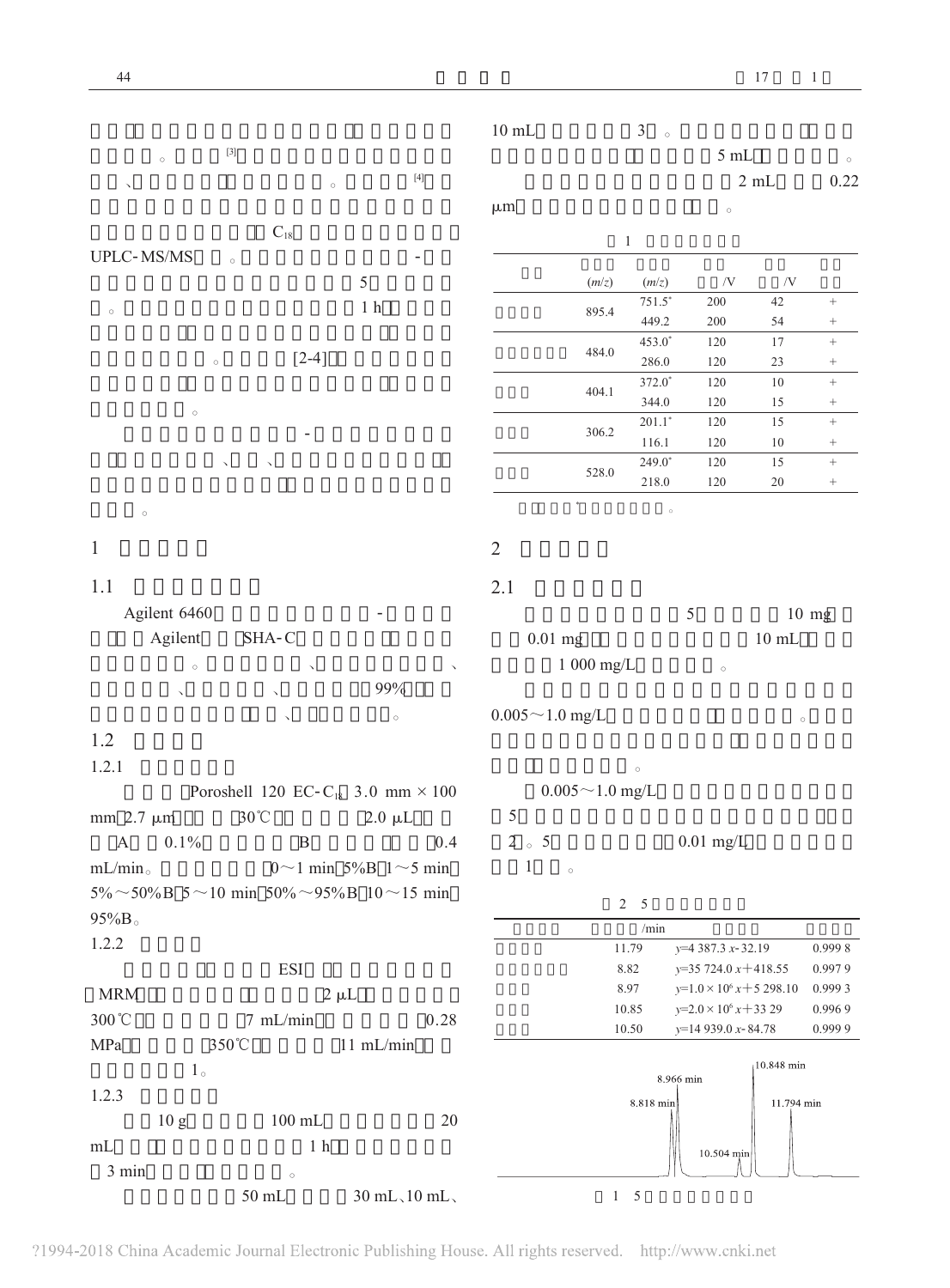$2.2$ 

 $|Mi| < 20\%$ 

 $\lambda$ 

 $mg/L$ 

 $\sqrt{5}$ 

|                     | Mi                |                            |                  |                        |                                              | $0.01$ mg/L           | $20\% \leq  Mi  \leq 70\%$                           |                                |  |  |
|---------------------|-------------------|----------------------------|------------------|------------------------|----------------------------------------------|-----------------------|------------------------------------------------------|--------------------------------|--|--|
|                     |                   |                            | $\circ$          |                        | $\circ$                                      |                       |                                                      |                                |  |  |
|                     |                   |                            |                  |                        |                                              | $\circ$               |                                                      |                                |  |  |
|                     |                   |                            |                  | $[11]$                 | 2.3                                          |                       |                                                      |                                |  |  |
| $Mi$ /%=            |                   |                            |                  | $-1 \times 100$        |                                              |                       | 5                                                    | $\circ$                        |  |  |
|                     |                   |                            |                  |                        |                                              |                       |                                                      |                                |  |  |
|                     | $Mi$   $\lt 20\%$ |                            |                  |                        |                                              |                       |                                                      |                                |  |  |
|                     |                   | $20\% \leq  Mi  \leq 50\%$ |                  |                        |                                              | $0.02, 0.2, 1.0$ mg/L |                                                      | $\circ$                        |  |  |
|                     | $ Mi  > 50\%$     |                            | $\circ$          |                        | $0.02 \sim 1.0$ mg/L                         |                       |                                                      |                                |  |  |
|                     |                   |                            |                  |                        |                                              |                       | $82.89\% \sim 100.75\% \, \Im 87.55\% \sim 105.91\%$ |                                |  |  |
|                     |                   |                            |                  | $\circ$                |                                              |                       | $2.63\% \sim 6.98\% \cdot 2.75\% \sim 8.11\%$        |                                |  |  |
|                     |                   | 3                          |                  | $0.01$ mg/L $\,0.1$    |                                              |                       | $96.71\% \sim 105.03\%$ , 91.72% ~                   |                                |  |  |
| $mg/L$ , 1.0 mg/L   |                   |                            |                  |                        | 97.49%                                       |                       | $2.25\% \sim 4.20\%$ , 1.80% $\sim$                  |                                |  |  |
|                     |                   |                            |                  |                        | $2.82\%$                                     |                       |                                                      | $107.23\% \sim 110.20\%$       |  |  |
|                     |                   | 3 <sub>o</sub>             |                  |                        | $91.66\% \sim 110.69\%$                      |                       |                                                      | $2.58\% \sim 5.83\%$           |  |  |
|                     | $\mathfrak{Z}$    | $5\overline{5}$            |                  |                        | $1.51\% \sim 8.83\%$                         |                       |                                                      | $106.58\%$                     |  |  |
|                     |                   |                            | /9/0             |                        | $108.43\%$ , 94.28% ~ 96.66%                 |                       |                                                      | $0.95\%$ ~                     |  |  |
| $(mg \cdot L^{-1})$ |                   |                            |                  |                        | $4.94\%$ , $1.81\%$ $3.31\%$                 |                       |                                                      | $109.95\%$                     |  |  |
| 0.01                | 39.3              | 53.9                       | 41.9<br>63.4     | 49.5                   |                                              |                       |                                                      |                                |  |  |
| 0.10                | 4.2               | $-4.5$                     | $-3.3$<br>$-0.6$ | $-1.9$                 | $118.12\%$ , $94.33\%$ ~ $106.37\%$          |                       |                                                      | $1.97\%$ ~                     |  |  |
| 1.00                | $-2.8$            | $-2.1$                     | $-1.4$<br>$-0.2$ | $-0.1$                 | $7.36\%$ , 1.12% ~ 9.37%                     |                       | 4 <sub>o</sub>                                       |                                |  |  |
|                     | 5                 |                            |                  | $0.1 \text{ mg/L}$ 1.0 |                                              | $\circ$               |                                                      |                                |  |  |
|                     |                   |                            | $\overline{4}$   |                        | 5                                            |                       |                                                      |                                |  |  |
|                     |                   |                            |                  | $0.02$ mg/L            |                                              | $0.20$ mg/L           |                                                      | $1.00$ mg/L                    |  |  |
|                     |                   |                            | $/9/_{0}$        | RSD/%                  | $/ {^0\!\!}/_0$                              | RSD/%                 | $/ {^0\!/}_0$                                        | $RSD\text{/}\text{/}\text{/}o$ |  |  |
|                     |                   |                            | 87.67            | 6.98                   | 82.89                                        | 3.19                  | 100.75                                               | 2.63                           |  |  |
|                     |                   |                            | 105.91           | 8.11                   | 93.63                                        | 4.81                  | 87.55                                                | 2.75                           |  |  |
|                     |                   |                            | 96.71            | 3.82                   | 102.18                                       | 4.20                  | 105.03                                               | 2.25                           |  |  |
|                     |                   |                            | 97.49            | 2.82                   | 91.72                                        | 1.99                  | 94.70<br>109.80                                      | 1.80                           |  |  |
|                     |                   |                            | 110.20<br>110.69 | 2.58<br>8.83           | 107.23<br>94.40                              | 5.83<br>1.51          | 91.66                                                | 2.74<br>2.23                   |  |  |
|                     |                   |                            | 106.58           | 2.55                   | 107.27                                       | 4.94                  | 108.43                                               | 0.95                           |  |  |
|                     |                   |                            | 95.22            | 2.53                   | 94.28                                        | 3.31                  | 96.66                                                | 1.81                           |  |  |
|                     |                   |                            | 109.95           | 7.36                   | 111.77                                       | 4.34                  | 118.12                                               | 1.97                           |  |  |
|                     |                   |                            | 106.37           | 7.67                   | 99.14                                        | 9.37                  | 94.33                                                | 1.12                           |  |  |
| $\overline{3}$      |                   |                            |                  |                        |                                              |                       |                                                      | $\checkmark$                   |  |  |
|                     |                   |                            |                  | $\checkmark$           | 5                                            |                       | $\circ$                                              |                                |  |  |
|                     |                   |                            | $\sqrt{5}$       |                        | $[1]$<br>$, \qquad \qquad .$                 |                       |                                                      | $[J].$                         |  |  |
|                     |                   |                            | $\circ$          |                        | , 2017, 16 (1): 1-7.                         |                       |                                                      |                                |  |  |
|                     |                   | 1 <sub>h</sub>             |                  |                        |                                              |                       |                                                      |                                |  |  |
|                     |                   |                            |                  | $\circ$                | $[2]$<br>$\overline{\phantom{a}}$            |                       |                                                      |                                |  |  |
|                     |                   |                            |                  |                        |                                              |                       | $[J].$<br>, 2013, 52 (12): 899-902.                  |                                |  |  |
| $\circ$             |                   |                            |                  |                        | $[3]$<br>$\overline{\phantom{a}}$<br>$\cdot$ |                       | $\sim$                                               |                                |  |  |
|                     |                   | $\circ$                    |                  |                        |                                              |                       |                                                      | 49                             |  |  |

?1994-2018 China Academic Journal Electronic Publishing House. All rights reserved. http://www.cnki.net